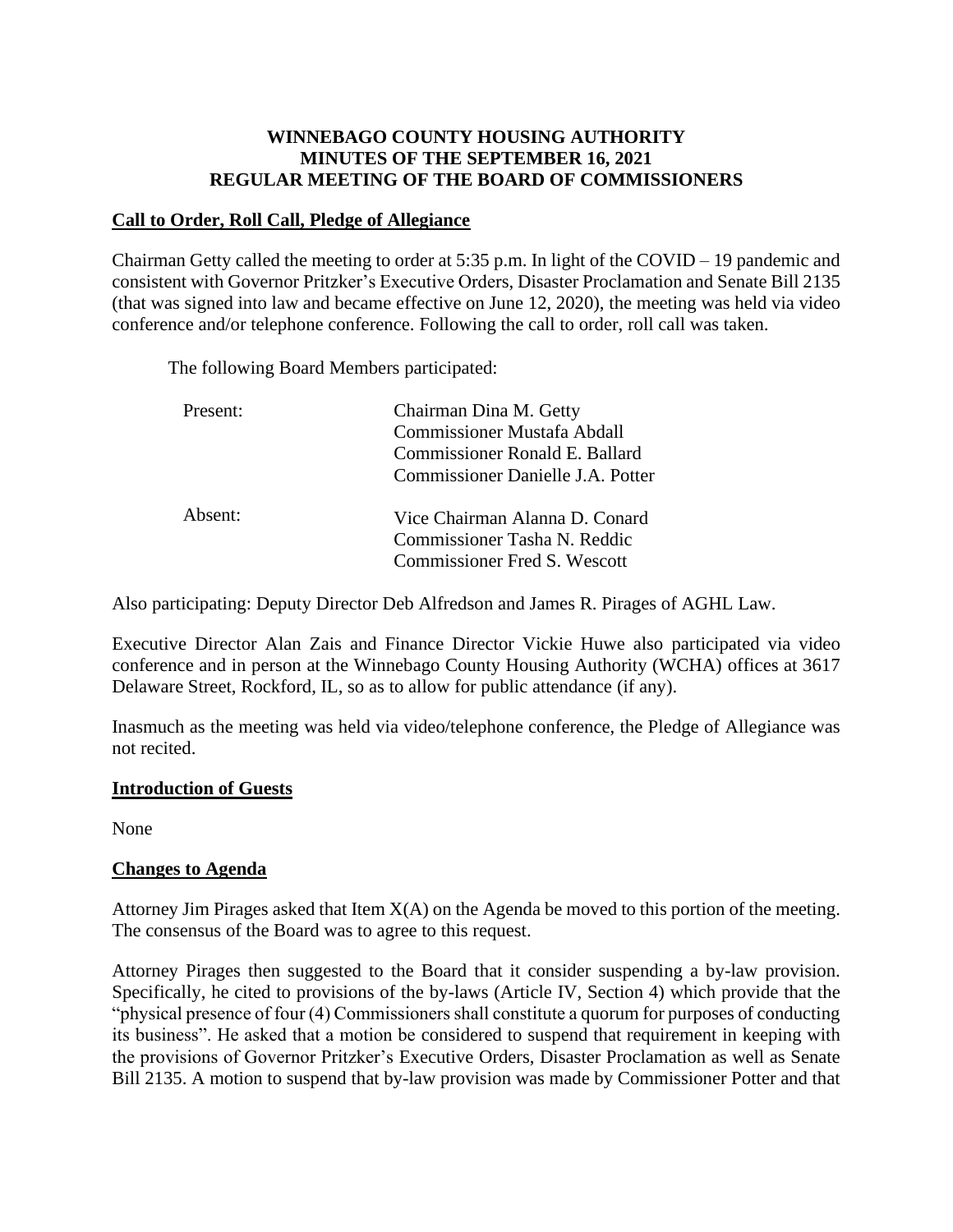motion was seconded by Commissioner Ballard. The motion was passed by unanimous roll call vote of the four (4) Commissioners present with none against and three (3) Commissioners absent.

### **Public Comments**

There was no one present from the public and, therefore, no public comments.

### **Executive Director's Report**

Executive Director Alan Zais referred the Board to his written report that had accompanied the Board packet.

Alan proceeded to provide the Board with an update on the Thomas Place redevelopment which is currently being considered by Winnebago Homes Association (WHA). He advised the Board that HUD approval of the project-based vouchers is still pending approval. He also noted that the Illinois Housing Development Authority (IHDA) found the project ineligible for permanent supportive housing participation based upon its location in a flood plain and due to the anticipated construction costs. Alan said that he and the developer were surprised by IHDA's position because these issues had been discussed during the initial project meeting with IHDA's team which had been well aware of these issues and had not previously expressed any concerns about these factors.

Alan went on to note that he has sent a letter to Christine Moran, the Managing Director of the Multifamily Financing Department of IHDA, and is looking to meet with her, possibly on Tuesday, September 21, 2021. Alan went on to say that he does not want to commit the time and expense involved on this project unless we can obtain IHDA's support. He said that there is the possibility that Ms. Moran may reverse the decision and if that occurs the project will again be back on. He added that it is his feeling that the individual who has recently rejected the project on IHDA's behalf may not have been part of the team that initially reviewed it and, while noting that it is a delicate balancing act, believes that there is a 50/50 chance of that decision being reversed. He also went on to say that project-based vouchers must happen for the investors' requirements. Lastly, he stated that the draft of the Memorandum of Understanding (MOU) that has been prepared needs some work; he noted that he did not want to dedicate time and assets to that Memorandum of Understanding until these other issues are worked out.

# **Consent Agenda**

Chairman Getty noted that there was one (1) item on the Consent Agenda (approval of the August 26, 2021 Regular Meeting Minutes). A motion to approve the one (1) Resolution (Resolution No. 21 R 35) was made by Commissioner Potter and that motion was seconded by Commissioner Ballard. The motion to approve the item on the Consent Agenda was approved by unanimous roll call vote of the four (4) Commissioners present with none against and three (3) Commissioners absent.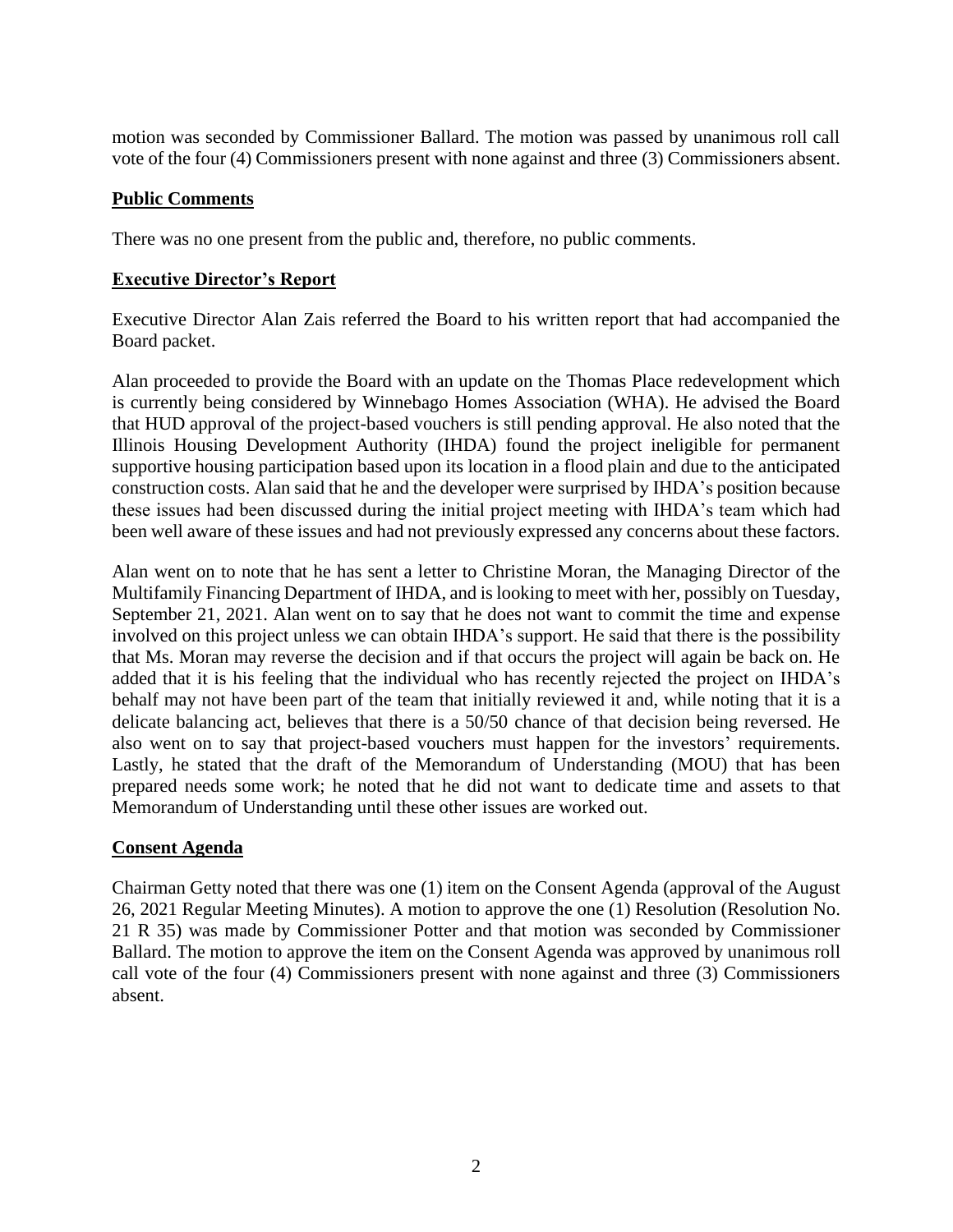# **Financial Report**

Finance Director Vickie Huwe noted that the Financial Report had accompanied the Board packet. She went on to state that the audit was recently finished and that the auditors will present the report at the next meeting in October; she advised the Board it was a good audit report with no "findings".

# **Old Business**

None

# **New Business**

This item on the Agenda had been previously addressed under "Changes to Agenda" above.

### **Commissioner Comments**

Commissioner Potter inquired as to the status of the "Purpose Built Communities" initiative and whether there was any progress on that. Executive Director Alan Zais said that he had heard nothing about Purpose Built Communities in quite a while. He added, however, that the Rockford Housing Authority (RHA) is currently in the process of demolishing the Brewington Oaks development.

Commissioner Ballard added that he hopes and prays that everyone at the WCHA remains safe from the COVID virus.

#### **Executive Session**

A motion to go into Executive Session pursuant to 5 ILCS  $120/2(c)(21)$  for "[d] iscussion of minutes of meetings lawfully closed under this Act, whether for purposes of approval by the body of the minutes or semi-annual review of the minutes as mandated by Section 2.06" was made by Commissioner Ballard; that motion was seconded by Commissioner Abdall. The motion to go into Executive Session was approved by unanimous roll call vote of the four (4) Commissioners present with none against and three (3) Commissioners absent. The Executive Session commenced at 5:50 p.m.

A motion to come out of Executive Session was made by Commissioner Potter and seconded by Commissioner Abdall. The motion to come out of Executive Session was approved by unanimous roll call vote of the four (4) Commissioners present with none against and three (3) Commissioners absent. The Executive Session ended at 5:55 p.m.

# **Action Taken from Executive Session**

A motion was made by Commissioner Abdall and seconded by Commissioner Potter to continue to not make available for public inspection the minutes of the Executive Sessions of the meetings held on July 21, 2011, March 14, 2018, April 19, 2018 and September 18, 2018 and for the minutes of the Executive Sessions held on March 18, 2021 and May 20, 2021 to be made open and available to the public. That motion was seconded by Commissioner Potter. That motion was approved by